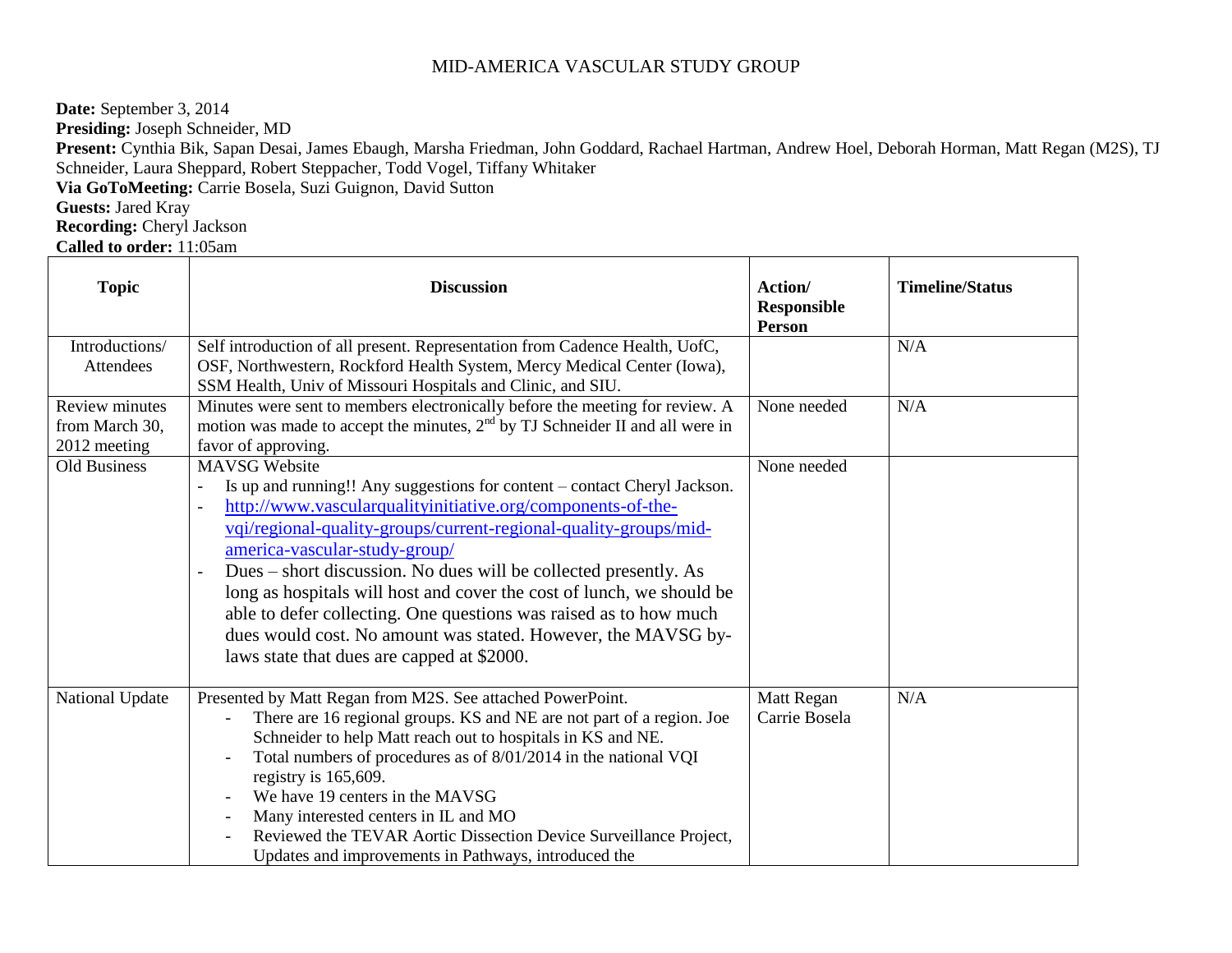|                         | NeuroVascular Quality Initiative. If you have any questions, please                                                                                                                                                                                                                                                                                                                                                                                                                                                                                                                                                                                                                                                                                                                                                                                                                                                                                                                                                                                                                                                                                                                                                                                                                                                                                                                                                                                                                                                                                                                                                                                                                          |                  |              |
|-------------------------|----------------------------------------------------------------------------------------------------------------------------------------------------------------------------------------------------------------------------------------------------------------------------------------------------------------------------------------------------------------------------------------------------------------------------------------------------------------------------------------------------------------------------------------------------------------------------------------------------------------------------------------------------------------------------------------------------------------------------------------------------------------------------------------------------------------------------------------------------------------------------------------------------------------------------------------------------------------------------------------------------------------------------------------------------------------------------------------------------------------------------------------------------------------------------------------------------------------------------------------------------------------------------------------------------------------------------------------------------------------------------------------------------------------------------------------------------------------------------------------------------------------------------------------------------------------------------------------------------------------------------------------------------------------------------------------------|------------------|--------------|
|                         | contact Matt or Carrie Bosela.                                                                                                                                                                                                                                                                                                                                                                                                                                                                                                                                                                                                                                                                                                                                                                                                                                                                                                                                                                                                                                                                                                                                                                                                                                                                                                                                                                                                                                                                                                                                                                                                                                                               |                  |              |
| <b>Medical Director</b> | The regional report was reviewed while attendees compared their                                                                                                                                                                                                                                                                                                                                                                                                                                                                                                                                                                                                                                                                                                                                                                                                                                                                                                                                                                                                                                                                                                                                                                                                                                                                                                                                                                                                                                                                                                                                                                                                                              | Joe              | Next meeting |
| - Joe Schneider         | individual center report.                                                                                                                                                                                                                                                                                                                                                                                                                                                                                                                                                                                                                                                                                                                                                                                                                                                                                                                                                                                                                                                                                                                                                                                                                                                                                                                                                                                                                                                                                                                                                                                                                                                                    | Schneider/Carrie |              |
|                         | Better one year follow-up. Last year we were at an abysmal 23%.<br>$\circ$                                                                                                                                                                                                                                                                                                                                                                                                                                                                                                                                                                                                                                                                                                                                                                                                                                                                                                                                                                                                                                                                                                                                                                                                                                                                                                                                                                                                                                                                                                                                                                                                                   | Bosela           |              |
|                         | We're currently at 57%. VQI is 67%. The target completion rate is                                                                                                                                                                                                                                                                                                                                                                                                                                                                                                                                                                                                                                                                                                                                                                                                                                                                                                                                                                                                                                                                                                                                                                                                                                                                                                                                                                                                                                                                                                                                                                                                                            |                  |              |
|                         | 80%. Cheryl will present best practice follow-up tips later in the                                                                                                                                                                                                                                                                                                                                                                                                                                                                                                                                                                                                                                                                                                                                                                                                                                                                                                                                                                                                                                                                                                                                                                                                                                                                                                                                                                                                                                                                                                                                                                                                                           |                  |              |
|                         | meeting.                                                                                                                                                                                                                                                                                                                                                                                                                                                                                                                                                                                                                                                                                                                                                                                                                                                                                                                                                                                                                                                                                                                                                                                                                                                                                                                                                                                                                                                                                                                                                                                                                                                                                     |                  |              |
|                         | Discharge medications is another target for us. Bob will share Epic<br>$\circ$                                                                                                                                                                                                                                                                                                                                                                                                                                                                                                                                                                                                                                                                                                                                                                                                                                                                                                                                                                                                                                                                                                                                                                                                                                                                                                                                                                                                                                                                                                                                                                                                               |                  |              |
|                         |                                                                                                                                                                                                                                                                                                                                                                                                                                                                                                                                                                                                                                                                                                                                                                                                                                                                                                                                                                                                                                                                                                                                                                                                                                                                                                                                                                                                                                                                                                                                                                                                                                                                                              |                  |              |
|                         |                                                                                                                                                                                                                                                                                                                                                                                                                                                                                                                                                                                                                                                                                                                                                                                                                                                                                                                                                                                                                                                                                                                                                                                                                                                                                                                                                                                                                                                                                                                                                                                                                                                                                              |                  |              |
|                         |                                                                                                                                                                                                                                                                                                                                                                                                                                                                                                                                                                                                                                                                                                                                                                                                                                                                                                                                                                                                                                                                                                                                                                                                                                                                                                                                                                                                                                                                                                                                                                                                                                                                                              |                  |              |
|                         |                                                                                                                                                                                                                                                                                                                                                                                                                                                                                                                                                                                                                                                                                                                                                                                                                                                                                                                                                                                                                                                                                                                                                                                                                                                                                                                                                                                                                                                                                                                                                                                                                                                                                              |                  |              |
|                         |                                                                                                                                                                                                                                                                                                                                                                                                                                                                                                                                                                                                                                                                                                                                                                                                                                                                                                                                                                                                                                                                                                                                                                                                                                                                                                                                                                                                                                                                                                                                                                                                                                                                                              |                  |              |
|                         |                                                                                                                                                                                                                                                                                                                                                                                                                                                                                                                                                                                                                                                                                                                                                                                                                                                                                                                                                                                                                                                                                                                                                                                                                                                                                                                                                                                                                                                                                                                                                                                                                                                                                              |                  |              |
|                         |                                                                                                                                                                                                                                                                                                                                                                                                                                                                                                                                                                                                                                                                                                                                                                                                                                                                                                                                                                                                                                                                                                                                                                                                                                                                                                                                                                                                                                                                                                                                                                                                                                                                                              |                  |              |
|                         |                                                                                                                                                                                                                                                                                                                                                                                                                                                                                                                                                                                                                                                                                                                                                                                                                                                                                                                                                                                                                                                                                                                                                                                                                                                                                                                                                                                                                                                                                                                                                                                                                                                                                              |                  |              |
|                         | $\circ$                                                                                                                                                                                                                                                                                                                                                                                                                                                                                                                                                                                                                                                                                                                                                                                                                                                                                                                                                                                                                                                                                                                                                                                                                                                                                                                                                                                                                                                                                                                                                                                                                                                                                      |                  |              |
|                         |                                                                                                                                                                                                                                                                                                                                                                                                                                                                                                                                                                                                                                                                                                                                                                                                                                                                                                                                                                                                                                                                                                                                                                                                                                                                                                                                                                                                                                                                                                                                                                                                                                                                                              |                  |              |
|                         |                                                                                                                                                                                                                                                                                                                                                                                                                                                                                                                                                                                                                                                                                                                                                                                                                                                                                                                                                                                                                                                                                                                                                                                                                                                                                                                                                                                                                                                                                                                                                                                                                                                                                              |                  |              |
|                         |                                                                                                                                                                                                                                                                                                                                                                                                                                                                                                                                                                                                                                                                                                                                                                                                                                                                                                                                                                                                                                                                                                                                                                                                                                                                                                                                                                                                                                                                                                                                                                                                                                                                                              |                  |              |
|                         |                                                                                                                                                                                                                                                                                                                                                                                                                                                                                                                                                                                                                                                                                                                                                                                                                                                                                                                                                                                                                                                                                                                                                                                                                                                                                                                                                                                                                                                                                                                                                                                                                                                                                              |                  |              |
|                         |                                                                                                                                                                                                                                                                                                                                                                                                                                                                                                                                                                                                                                                                                                                                                                                                                                                                                                                                                                                                                                                                                                                                                                                                                                                                                                                                                                                                                                                                                                                                                                                                                                                                                              |                  |              |
|                         |                                                                                                                                                                                                                                                                                                                                                                                                                                                                                                                                                                                                                                                                                                                                                                                                                                                                                                                                                                                                                                                                                                                                                                                                                                                                                                                                                                                                                                                                                                                                                                                                                                                                                              |                  |              |
|                         |                                                                                                                                                                                                                                                                                                                                                                                                                                                                                                                                                                                                                                                                                                                                                                                                                                                                                                                                                                                                                                                                                                                                                                                                                                                                                                                                                                                                                                                                                                                                                                                                                                                                                              |                  |              |
|                         |                                                                                                                                                                                                                                                                                                                                                                                                                                                                                                                                                                                                                                                                                                                                                                                                                                                                                                                                                                                                                                                                                                                                                                                                                                                                                                                                                                                                                                                                                                                                                                                                                                                                                              |                  |              |
|                         |                                                                                                                                                                                                                                                                                                                                                                                                                                                                                                                                                                                                                                                                                                                                                                                                                                                                                                                                                                                                                                                                                                                                                                                                                                                                                                                                                                                                                                                                                                                                                                                                                                                                                              |                  |              |
|                         |                                                                                                                                                                                                                                                                                                                                                                                                                                                                                                                                                                                                                                                                                                                                                                                                                                                                                                                                                                                                                                                                                                                                                                                                                                                                                                                                                                                                                                                                                                                                                                                                                                                                                              |                  |              |
|                         |                                                                                                                                                                                                                                                                                                                                                                                                                                                                                                                                                                                                                                                                                                                                                                                                                                                                                                                                                                                                                                                                                                                                                                                                                                                                                                                                                                                                                                                                                                                                                                                                                                                                                              |                  |              |
|                         |                                                                                                                                                                                                                                                                                                                                                                                                                                                                                                                                                                                                                                                                                                                                                                                                                                                                                                                                                                                                                                                                                                                                                                                                                                                                                                                                                                                                                                                                                                                                                                                                                                                                                              |                  |              |
|                         |                                                                                                                                                                                                                                                                                                                                                                                                                                                                                                                                                                                                                                                                                                                                                                                                                                                                                                                                                                                                                                                                                                                                                                                                                                                                                                                                                                                                                                                                                                                                                                                                                                                                                              |                  |              |
|                         |                                                                                                                                                                                                                                                                                                                                                                                                                                                                                                                                                                                                                                                                                                                                                                                                                                                                                                                                                                                                                                                                                                                                                                                                                                                                                                                                                                                                                                                                                                                                                                                                                                                                                              |                  |              |
|                         |                                                                                                                                                                                                                                                                                                                                                                                                                                                                                                                                                                                                                                                                                                                                                                                                                                                                                                                                                                                                                                                                                                                                                                                                                                                                                                                                                                                                                                                                                                                                                                                                                                                                                              |                  |              |
|                         |                                                                                                                                                                                                                                                                                                                                                                                                                                                                                                                                                                                                                                                                                                                                                                                                                                                                                                                                                                                                                                                                                                                                                                                                                                                                                                                                                                                                                                                                                                                                                                                                                                                                                              |                  |              |
|                         |                                                                                                                                                                                                                                                                                                                                                                                                                                                                                                                                                                                                                                                                                                                                                                                                                                                                                                                                                                                                                                                                                                                                                                                                                                                                                                                                                                                                                                                                                                                                                                                                                                                                                              |                  |              |
|                         |                                                                                                                                                                                                                                                                                                                                                                                                                                                                                                                                                                                                                                                                                                                                                                                                                                                                                                                                                                                                                                                                                                                                                                                                                                                                                                                                                                                                                                                                                                                                                                                                                                                                                              |                  |              |
|                         |                                                                                                                                                                                                                                                                                                                                                                                                                                                                                                                                                                                                                                                                                                                                                                                                                                                                                                                                                                                                                                                                                                                                                                                                                                                                                                                                                                                                                                                                                                                                                                                                                                                                                              |                  |              |
|                         |                                                                                                                                                                                                                                                                                                                                                                                                                                                                                                                                                                                                                                                                                                                                                                                                                                                                                                                                                                                                                                                                                                                                                                                                                                                                                                                                                                                                                                                                                                                                                                                                                                                                                              |                  |              |
|                         | letters and medication order sets. Cardiologists are at the 95%<br>discharge medication threshold probably due it being reported.<br>Bob stated that this is a PQRS measure for some. We'd like to be<br>proactive instead of someone telling us we have to do it and that it<br>may become a "meaningful use" item.<br>Discussion on complications – members would like to see a drill<br>down of complications in the reports. Would like to see<br>claudication separated out from CLI.<br>Joe would like to see more QI/research projects applied for<br>through the VQI since we have more data and a large repository at<br>our disposal.<br>Possible QI projects – CEA LOS to be led by Sapan Desai<br>$\blacksquare$<br>(SIU). He will look at strategies to get patients discharged<br>within one day.<br>Link to the article Andy thought the group would be<br>٠<br>interested in "Institutional Differences in Carotid Artery<br>Duplex Diagnostic Criteria Result in Significant<br>Variability in Classification of Carotid Artery Stenoses<br>and Likely Lead to Disparities in Care"<br>http://circoutcomes.ahajournals.org/content/early/2014/04/<br>15/CIRCOUTCOMES.113.000855<br>Pt characteristics and complication types of endo-vein<br>harvest vs. open harvest. JS/AH to discuss lead on project.<br>This may tie in to Verta's project. Jared Kray (fellow at<br>MU) may be interested.<br>Members suggested discussing EVAR LOS at the next<br>$\blacksquare$<br>meeting. Please contact Cheryl if you're willing to share<br>best practices.<br>Suggestion to $M2S$ – would like to see the N or quartiles<br>in variations displayed. Carrie to check into this. |                  |              |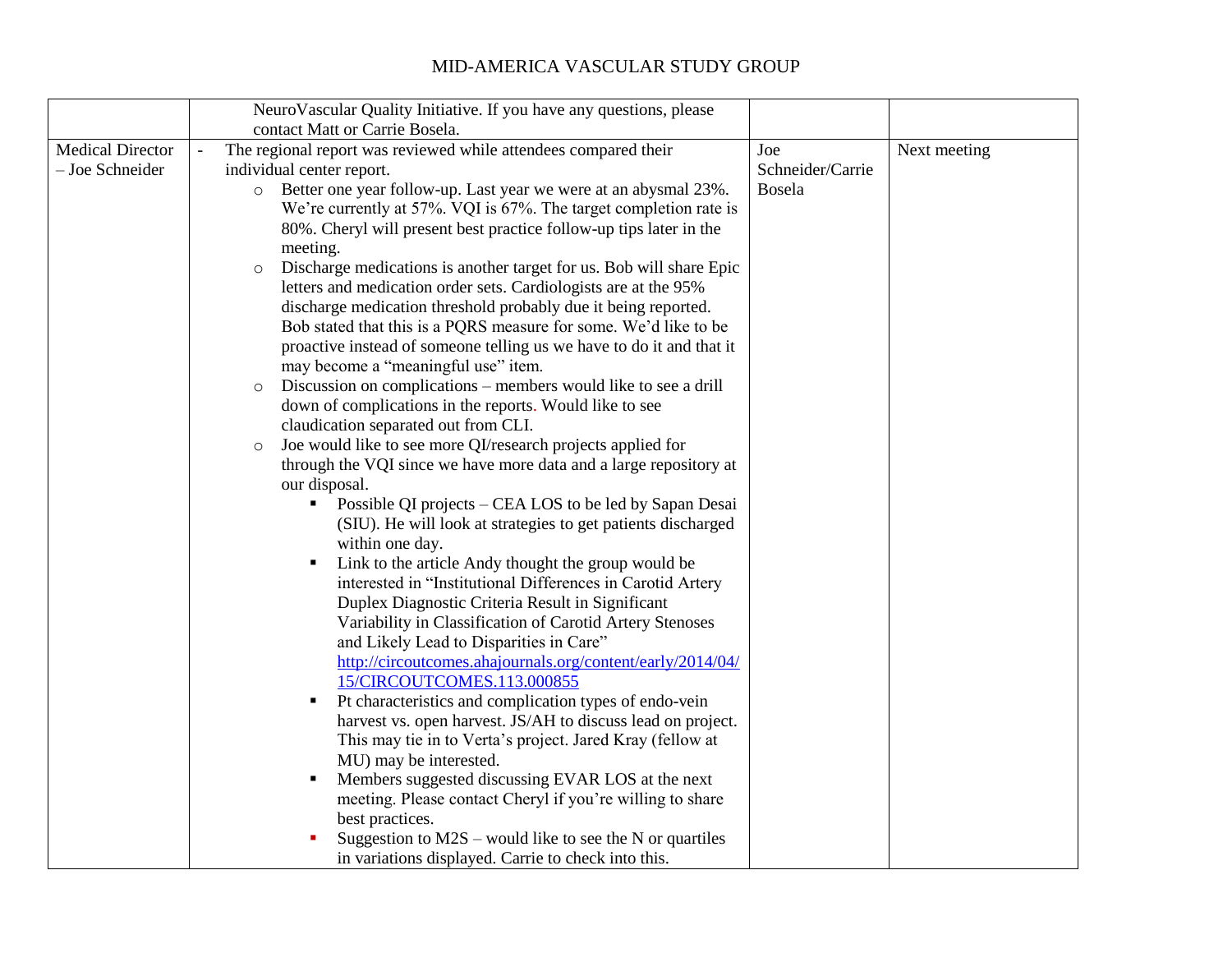| Committee<br>Comments – IAC requirements are too cumbersome and is not conducive to                                             |  |
|---------------------------------------------------------------------------------------------------------------------------------|--|
|                                                                                                                                 |  |
| participation for those whose practice is arterial based.<br>Report – Carrie                                                    |  |
| Bosela                                                                                                                          |  |
| <b>Arterial Quality</b><br><b>Discharge Medications</b><br><b>Bob Steppacher</b><br>As needed                                   |  |
| Committee<br>See attached PowerPoint. The SVS Arterial Quality Committee                                                        |  |
| Report - Robert<br>has made the recommendation that all PAD/PVI patients are                                                    |  |
| Steppacher<br>discharged on an anti-platelet and statin medication unless contra-                                               |  |
| indicated.                                                                                                                      |  |
| Bob has letters that can be incorporated into Epic that can be sent<br>$\circ$                                                  |  |
| to the PCP alerting them that the patient has been started on an                                                                |  |
| anti-platelet and/or statin and that follow up is needed. See                                                                   |  |
| attached.                                                                                                                       |  |
| Contact Bob if you have any questions or would like to discuss                                                                  |  |
| this topic with him.                                                                                                            |  |
| Beta Blockers - suggestions that SVS should lobby to have CMS remove SCIP                                                       |  |
| Card 2 from the measure.                                                                                                        |  |
| COPI EVAR Report – Day of week a factor (Monday and Friday)                                                                     |  |
| Need correct systems in place to optimize decreasing LOS (foley                                                                 |  |
| removal, etc.)                                                                                                                  |  |
| Ad hoc data process (#hashtags) with Carrie                                                                                     |  |
| Review of hashtags - see attached.                                                                                              |  |
| Can be used with QI projects                                                                                                    |  |
| Invited other regions to speak to #hashtags at the next meeting.                                                                |  |
| Reviewed process for research projects. See attached PowerPoint.<br>Andy Hoel<br>Research<br>As needed                          |  |
| The Research Committee facilitates the process of applying for research/QI<br>Committee                                         |  |
| Report - Andy<br>projects and will give guidance as needed.                                                                     |  |
| Hoel<br>Joe Schneider (Cadence) presented the Eversion vs. Conventional CEA. To be                                              |  |
| presented tomorrow at the MVSS meeting.                                                                                         |  |
| Bob Steppacher (U of C) reviewed his approved project - Medical                                                                 |  |
| management in vascular patients with ESRD.                                                                                      |  |
| Dr. Ho has been approved for Open vs Endovascular for Supra-inguinal                                                            |  |
| Procedures project.                                                                                                             |  |
| Dr. Verta (Cadence) has applied for Endoscopic vs Open Harvest for Vein                                                         |  |
| Bypass project.                                                                                                                 |  |
| Discussion included techniques to increase one year follow up. See attached.<br><b>TBD</b><br>Data managers -<br>Cheryl Jackson |  |
| Utilize the following tools:<br>Cheryl Jackson                                                                                  |  |
| o Pathways website - Tools tab - "Procedures Requiring                                                                          |  |